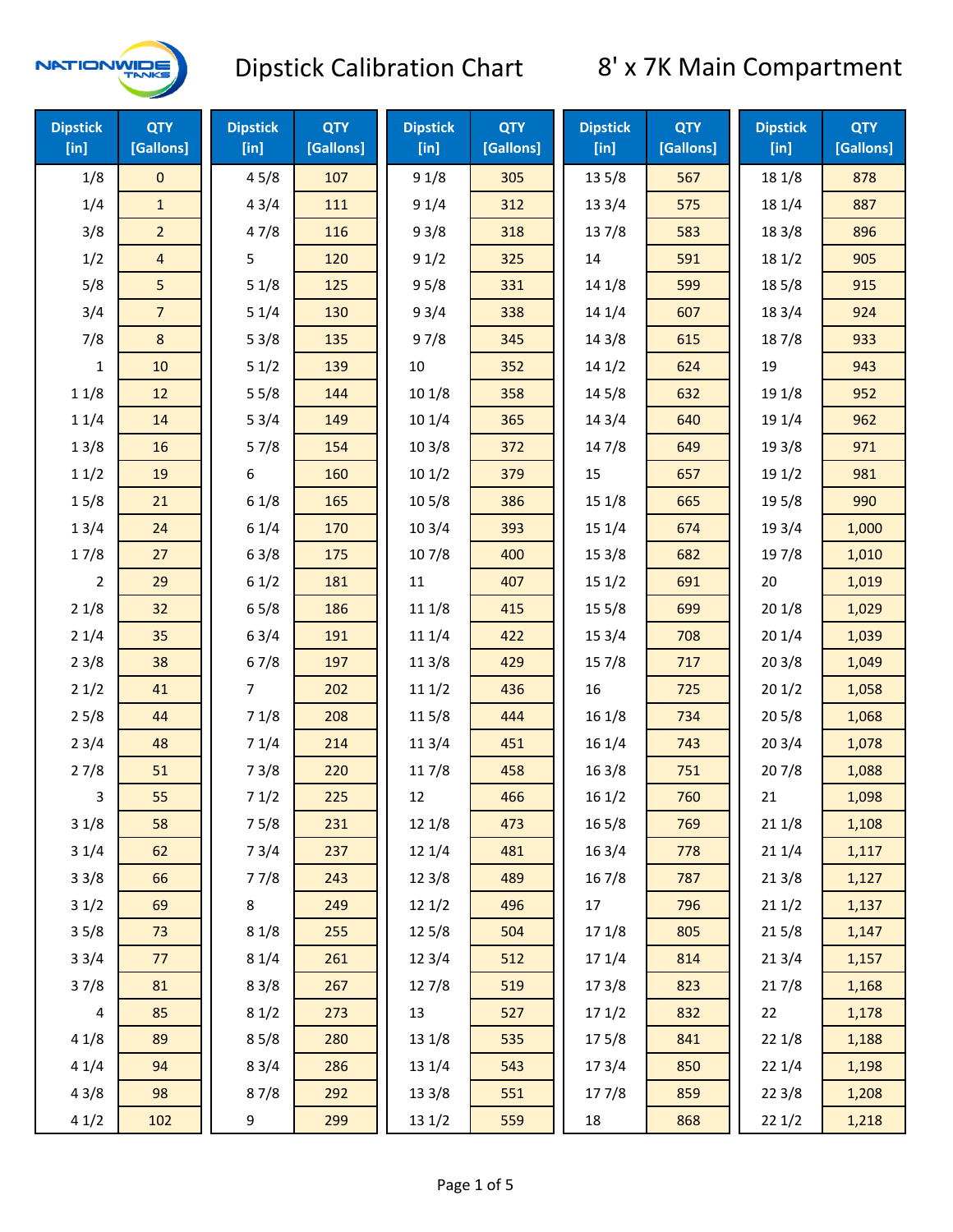

| <b>Dipstick</b><br>[in] | <b>QTY</b><br>[Gallons] | <b>Dipstick</b><br>$[$ in] | <b>QTY</b><br>[Gallons] | <b>Dipstick</b><br>$[$ in] | <b>QTY</b><br>[Gallons] | <b>Dipstick</b><br>$[$ in] | <b>QTY</b><br>[Gallons] | <b>Dipstick</b><br>$[$ in] | <b>QTY</b><br>[Gallons] |
|-------------------------|-------------------------|----------------------------|-------------------------|----------------------------|-------------------------|----------------------------|-------------------------|----------------------------|-------------------------|
| 225/8                   | 1,228                   | 271/8                      | 1,612                   | 315/8                      | 2,021                   | 36 1/8                     | 2,450                   | 40 5/8                     | 2,893                   |
| 223/4                   | 1,239                   | 271/4                      | 1,623                   | 31 3/4                     | 2,033                   | 36 1/4                     | 2,462                   | 40 3/4                     | 2,905                   |
| 227/8                   | 1,249                   | 273/8                      | 1,634                   | 317/8                      | 2,044                   | 363/8                      | 2,474                   | 407/8                      | 2,918                   |
| 23                      | 1,259                   | 271/2                      | 1,645                   | 32                         | 2,056                   | 361/2                      | 2,486                   | 41                         | 2,930                   |
| 231/8                   | 1,270                   | 275/8                      | 1,656                   | 32 1/8                     | 2,068                   | $36\,5/8$                  | 2,498                   | 41 1/8                     | 2,942                   |
| 231/4                   | 1,280                   | 273/4                      | 1,667                   | 32 1/4                     | 2,079                   | 363/4                      | 2,511                   | 41 1/4                     | 2,955                   |
| 233/8                   | 1,290                   | 277/8                      | 1,678                   | 323/8                      | 2,091                   | 36 7/8                     | 2,523                   | 41 3/8                     | 2,967                   |
| 231/2                   | 1,301                   | 28                         | 1,690                   | 321/2                      | 2,103                   | 37                         | 2,535                   | 411/2                      | 2,980                   |
| 235/8                   | 1,311                   | 28 1/8                     | 1,701                   | 325/8                      | 2,115                   | 37 1/8                     | 2,547                   | 41 5/8                     | 2,992                   |
| 233/4                   | 1,322                   | 28 1/4                     | 1,712                   | 32 3/4                     | 2,126                   | 37 1/4                     | 2,559                   | 41 3/4                     | 3,005                   |
| 237/8                   | 1,332                   | 28 3/8                     | 1,723                   | 327/8                      | 2,138                   | 373/8                      | 2,572                   | 417/8                      | 3,017                   |
| 24                      | 1,342                   | 281/2                      | 1,734                   | 33                         | 2,150                   | 371/2                      | 2,584                   | 42                         | 3,030                   |
| 24 1/8                  | 1,353                   | 28 5/8                     | 1,746                   | 33 1/8                     | 2,162                   | 375/8                      | 2,596                   | 42 1/8                     | 3,042                   |
| 241/4                   | 1,364                   | 28 3/4                     | 1,757                   | 33 1/4                     | 2,174                   | 373/4                      | 2,608                   | 42 1/4                     | 3,055                   |
| 243/8                   | 1,374                   | 287/8                      | 1,768                   | 333/8                      | 2,186                   | 377/8                      | 2,621                   | 42 3/8                     | 3,068                   |
| 241/2                   | 1,385                   | 29                         | 1,779                   | 331/2                      | 2,198                   | 38                         | 2,633                   | 421/2                      | 3,080                   |
| 245/8                   | 1,395                   | 29 1/8                     | 1,791                   | 33 5/8                     | 2,209                   | 38 1/8                     | 2,645                   | 42 5/8                     | 3,093                   |
| 243/4                   | 1,406                   | 29 1/4                     | 1,802                   | 33 3/4                     | 2,221                   | 38 1/4                     | 2,657                   | 42 3/4                     | 3,105                   |
| 24 7/8                  | 1,417                   | 29 3/8                     | 1,814                   | 337/8                      | 2,233                   | 38 3/8                     | 2,670                   | 42 7/8                     | 3,118                   |
| 25                      | 1,427                   | 29 1/2                     | 1,825                   | 34                         | 2,245                   | 38 1/2                     | 2,682                   | 43                         | 3,130                   |
| 251/8                   | 1,438                   | 29 5/8                     | 1,836                   | 34 1/8                     | 2,257                   | 38 5/8                     | 2,694                   | 43 1/8                     | 3,143                   |
| 251/4                   | 1,449                   | 29 3/4                     | 1,848                   | 34 1/4                     | 2,269                   | 38 3/4                     | 2,707                   | 43 1/4                     | 3,155                   |
| 253/8                   | 1,459                   | 297/8                      | 1,859                   | 34 3/8                     | 2,281                   | 387/8                      | 2,719                   | 43 3/8                     | 3,168                   |
| 251/2                   | 1,470                   | 30                         | 1,871                   | 34 1/2                     | 2,293                   | 39                         | 2,731                   | 43 1/2                     | 3,180                   |
| 255/8                   | 1,481                   | 301/8                      | 1,882                   | 34 5/8                     | 2,305                   | 39 1/8                     | 2,744                   | 43 5/8                     | 3,193                   |
| 253/4                   | 1,492                   | 30 1/4                     | 1,894                   | 34 3/4                     | 2,317                   | 39 1/4                     | 2,756                   | 43 3/4                     | 3,206                   |
| 257/8                   | 1,502                   | 303/8                      | 1,905                   | 347/8                      | 2,329                   | 39 3/8                     | 2,769                   | 437/8                      | 3,218                   |
| 26                      | 1,513                   | 301/2                      | 1,917                   | 35                         | 2,341                   | 39 1/2                     | 2,781                   | 44                         | 3,231                   |
| 261/8                   | 1,524                   | 305/8                      | 1,928                   | 35 1/8                     | 2,353                   | 39 5/8                     | 2,793                   | 44 1/8                     | 3,243                   |
| 261/4                   | 1,535                   | 30 3/4                     | 1,940                   | 35 1/4                     | 2,365                   | 39 3/4                     | 2,806                   | 44 1/4                     | 3,256                   |
| 263/8                   | 1,546                   | 307/8                      | 1,951                   | 35 3/8                     | 2,377                   | 397/8                      | 2,818                   | 44 3/8                     | 3,269                   |
| 261/2                   | 1,557                   | 31                         | 1,963                   | 351/2                      | 2,389                   | 40                         | 2,830                   | 44 1/2                     | 3,281                   |
| 265/8                   | 1,568                   | 31 1/8                     | 1,974                   | 35 5/8                     | 2,401                   | 40 1/8                     | 2,843                   | 44 5/8                     | 3,294                   |
| 263/4                   | 1,579                   | 31 1/4                     | 1,986                   | 35 3/4                     | 2,413                   | 40 1/4                     | 2,855                   | 44 3/4                     | 3,306                   |
| 267/8                   | 1,590                   | 31 3/8                     | 1,998                   | 357/8                      | 2,425                   | 40 3/8                     | 2,868                   | 447/8                      | 3,319                   |
| 27                      | 1,601                   | 31 1/2                     | 2,009                   | 36                         | 2,438                   | 40 1/2                     | 2,880                   | 45                         | 3,332                   |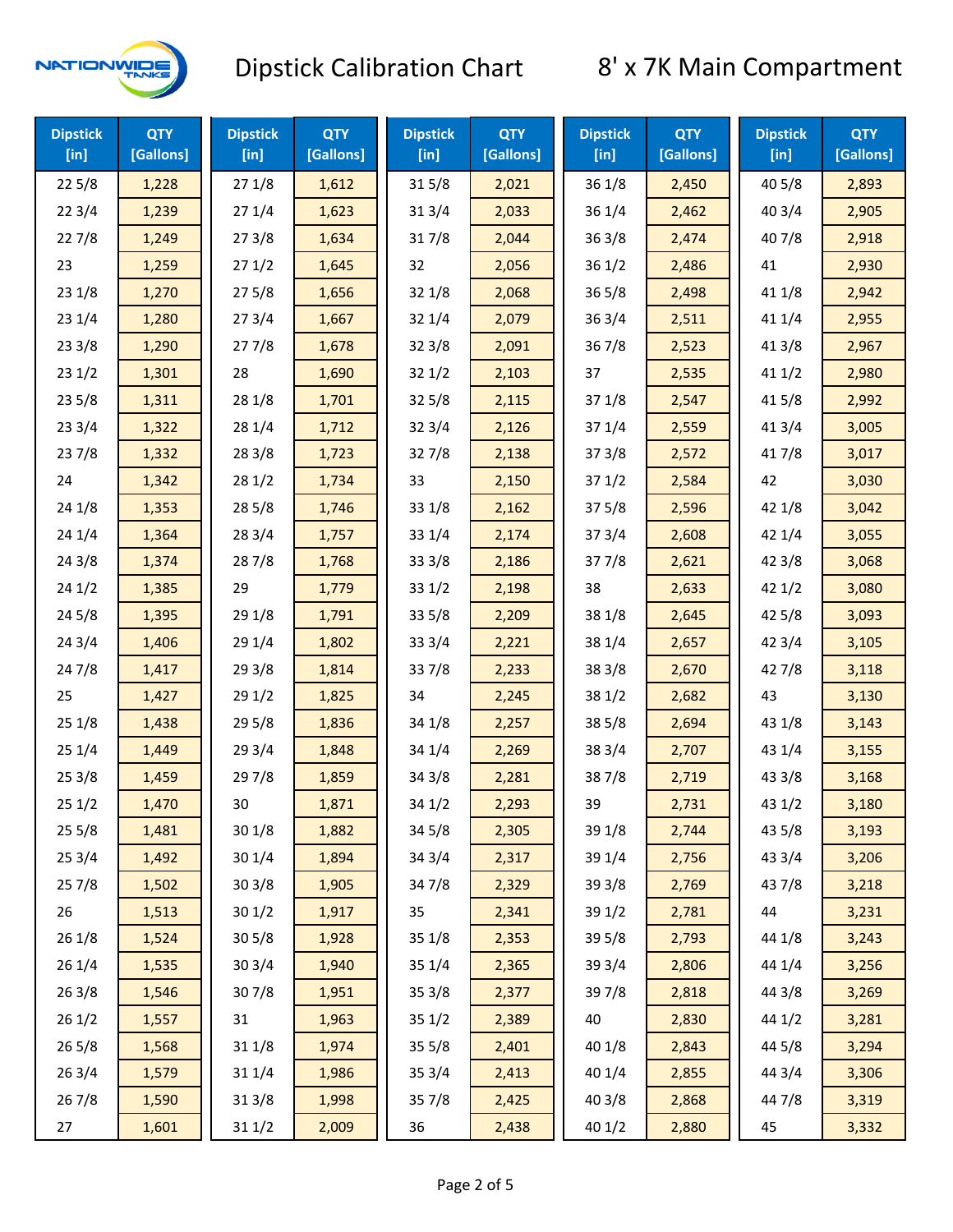

| <b>Dipstick</b><br>$[$ in] | <b>QTY</b><br>[Gallons] | <b>Dipstick</b><br>$[$ in] | <b>QTY</b><br>[Gallons] | <b>Dipstick</b><br>$[$ in] | <b>QTY</b><br>[Gallons] | <b>Dipstick</b><br>$[$ in] | <b>QTY</b><br>[Gallons] | <b>Dipstick</b><br>$[$ in] | <b>QTY</b><br>[Gallons] |
|----------------------------|-------------------------|----------------------------|-------------------------|----------------------------|-------------------------|----------------------------|-------------------------|----------------------------|-------------------------|
| 45 1/8                     | 3,344                   | 49 5/8                     | 3,799                   | 54 1/8                     | 4,252                   | 58 5/8                     | 4,698                   | 63 1/8                     | 5,131                   |
| 45 1/4                     | 3,357                   | 49 3/4                     | 3,812                   | 54 1/4                     | 4,265                   | 58 3/4                     | 4,710                   | 63 1/4                     | 5,143                   |
| 45 3/8                     | 3,369                   | 49 7/8                     | 3,824                   | 54 3/8                     | 4,277                   | 587/8                      | 4,722                   | 63 3/8                     | 5,155                   |
| 451/2                      | 3,382                   | 50                         | 3,837                   | 54 1/2                     | 4,290                   | 59                         | 4,735                   | 63 1/2                     | 5,167                   |
| 455/8                      | 3,395                   | 50 1/8                     | 3,850                   | 54 5/8                     | 4,302                   | 59 1/8                     | 4,747                   | 63 5/8                     | 5,178                   |
| 45 3/4                     | 3,407                   | 501/4                      | 3,862                   | 54 3/4                     | 4,315                   | 59 1/4                     | 4,759                   | 63 3/4                     | 5,190                   |
| 45 7/8                     | 3,420                   | 503/8                      | 3,875                   | 54 7/8                     | 4,327                   | 59 3/8                     | 4,771                   | 637/8                      | 5,202                   |
| 46                         | 3,433                   | 501/2                      | 3,888                   | 55                         | 4,340                   | 59 1/2                     | 4,783                   | 64                         | 5,214                   |
| 46 1/8                     | 3,445                   | 505/8                      | 3,900                   | 55 1/8                     | 4,352                   | 59 5/8                     | 4,796                   | 64 1/8                     | 5,225                   |
| 46 1/4                     | 3,458                   | 503/4                      | 3,913                   | 55 1/4                     | 4,364                   | 59 3/4                     | 4,808                   | 64 1/4                     | 5,237                   |
| 46 3/8                     | 3,470                   | 507/8                      | 3,925                   | 55 3/8                     | 4,377                   | 59 7/8                     | 4,820                   | 64 3/8                     | 5,249                   |
| 46 1/2                     | 3,483                   | 51                         | 3,938                   | 551/2                      | 4,389                   | 60                         | 4,832                   | 64 1/2                     | 5,260                   |
| 46 5/8                     | 3,496                   | 51 1/8                     | 3,951                   | 55 5/8                     | 4,402                   | 60 1/8                     | 4,844                   | 64 5/8                     | 5,272                   |
| 46 3/4                     | 3,508                   | 51 1/4                     | 3,963                   | 55 3/4                     | 4,414                   | 60 1/4                     | 4,856                   | 64 3/4                     | 5,284                   |
| 46 7/8                     | 3,521                   | 51 3/8                     | 3,976                   | 55 7/8                     | 4,427                   | 60 3/8                     | 4,868                   | 64 7/8                     | 5,295                   |
| 47                         | 3,534                   | 511/2                      | 3,988                   | 56                         | 4,439                   | 601/2                      | 4,880                   | 65                         | 5,307                   |
| 47 1/8                     | 3,546                   | 515/8                      | 4,001                   | 56 1/8                     | 4,451                   | 60 5/8                     | 4,892                   | 65 1/8                     | 5,318                   |
| 47 1/4                     | 3,559                   | 513/4                      | 4,014                   | 56 1/4                     | 4,464                   | 603/4                      | 4,905                   | 65 1/4                     | 5,330                   |
| 47 3/8                     | 3,572                   | 517/8                      | 4,026                   | 56 3/8                     | 4,476                   | 60 7/8                     | 4,917                   | 65 3/8                     | 5,341                   |
| 47 1/2                     | 3,584                   | 52                         | 4,039                   | 56 1/2                     | 4,489                   | 61                         | 4,929                   | 65 1/2                     | 5,353                   |
| 47 5/8                     | 3,597                   | 52 1/8                     | 4,051                   | 56 5/8                     | 4,501                   | 61 1/8                     | 4,941                   | 65 5/8                     | 5,365                   |
| 47 3/4                     | 3,609                   | 521/4                      | 4,064                   | 56 3/4                     | 4,513                   | 61 1/4                     | 4,953                   | 65 3/4                     | 5,376                   |
| 47 7/8                     | 3,622                   | 52 3/8                     | 4,077                   | 56 7/8                     | 4,526                   | 61 3/8                     | 4,965                   | 65 7/8                     | 5,388                   |
| 48                         | 3,635                   | 521/2                      | 4,089                   | 57                         | 4,538                   | 611/2                      | 4,977                   | 66                         | 5,399                   |
| 48 1/8                     | 3,647                   | 525/8                      | 4,102                   | 57 1/8                     | 4,550                   | 615/8                      | 4,989                   | 66 1/8                     | 5,410                   |
| 48 1/4                     | 3,660                   | 52 3/4                     | 4,114                   | 57 1/4                     | 4,563                   | 61 3/4                     | 5,001                   | 66 1/4                     | 5,422                   |
| 48 3/8                     | 3,673                   | 527/8                      | 4,127                   | 573/8                      | 4,575                   | 617/8                      | 5,013                   | 66 3/8                     | 5,433                   |
| 48 1/2                     | 3,685                   | 53                         | 4,139                   | 57 1/2                     | 4,587                   | 62                         | 5,024                   | 66 1/2                     | 5,445                   |
| 48 5/8                     | 3,698                   | 53 1/8                     | 4,152                   | 57 5/8                     | 4,600                   | 62 1/8                     | 5,036                   | 66 5/8                     | 5,456                   |
| 48 3/4                     | 3,711                   | 53 1/4                     | 4,164                   | 57 3/4                     | 4,612                   | 62 1/4                     | 5,048                   | 66 3/4                     | 5,467                   |
| 487/8                      | 3,723                   | 53 3/8                     | 4,177                   | 577/8                      | 4,624                   | 62 3/8                     | 5,060                   | 66 7/8                     | 5,479                   |
| 49                         | 3,736                   | 53 1/2                     | 4,190                   | 58                         | 4,637                   | 621/2                      | 5,072                   | 67                         | 5,490                   |
| 49 1/8                     | 3,749                   | 53 5/8                     | 4,202                   | 58 1/8                     | 4,649                   | 62 5/8                     | 5,084                   | 671/8                      | 5,501                   |
| 49 1/4                     | 3,761                   | 53 3/4                     | 4,215                   | 58 1/4                     | 4,661                   | 62 3/4                     | 5,096                   | 67 1/4                     | 5,513                   |
| 49 3/8                     | 3,774                   | 537/8                      | 4,227                   | 58 3/8                     | 4,673                   | 627/8                      | 5,108                   | 67 3/8                     | 5,524                   |
| 49 1/2                     | 3,786                   | 54                         | 4,240                   | 58 1/2                     | 4,686                   | 63                         | 5,119                   | 67 1/2                     | 5,535                   |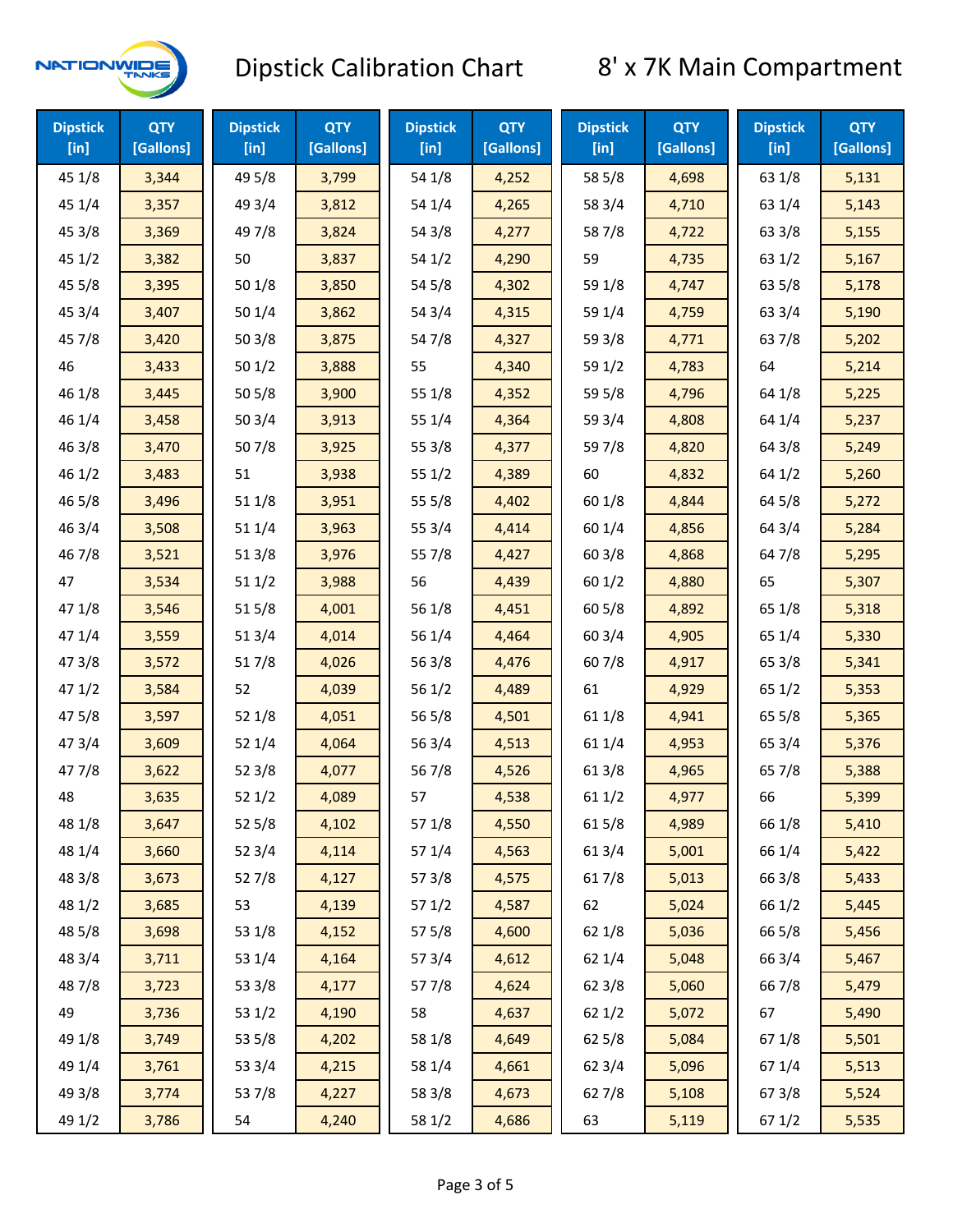

| <b>Dipstick</b><br>[in] | <b>QTY</b><br>[Gallons] | <b>Dipstick</b><br>$[$ in] | <b>QTY</b><br>[Gallons] | <b>Dipstick</b><br>$[$ in] | <b>QTY</b><br>[Gallons] | <b>Dipstick</b><br>$[$ in] | <b>QTY</b><br>[Gallons] | <b>Dipstick</b><br>$[$ in] | <b>QTY</b><br>[Gallons] |
|-------------------------|-------------------------|----------------------------|-------------------------|----------------------------|-------------------------|----------------------------|-------------------------|----------------------------|-------------------------|
| 675/8                   | 5,546                   | 72 1/8                     | 5,938                   | 765/8                      | 6,298                   | 81 1/8                     | 6,621                   | 855/8                      | 6,897                   |
| 67 3/4                  | 5,558                   | 72 1/4                     | 5,948                   | 763/4                      | 6,308                   | 81 1/4                     | 6,629                   | 85 3/4                     | 6,904                   |
| 67 7/8                  | 5,569                   | 72 3/8                     | 5,958                   | 767/8                      | 6,317                   | 81 3/8                     | 6,638                   | 85 7/8                     | 6,911                   |
| 68                      | 5,580                   | 721/2                      | 5,969                   | 77                         | 6,327                   | 811/2                      | 6,646                   | 86                         | 6,918                   |
| 68 1/8                  | 5,591                   | 725/8                      | 5,979                   | 77 1/8                     | 6,336                   | 815/8                      | 6,654                   | 86 1/8                     | 6,925                   |
| 68 1/4                  | 5,602                   | 72 3/4                     | 5,990                   | 77 1/4                     | 6,345                   | 813/4                      | 6,662                   | 86 1/4                     | 6,931                   |
| 68 3/8                  | 5,613                   | 727/8                      | 6,000                   | 77 3/8                     | 6,355                   | 817/8                      | 6,671                   | 86 3/8                     | 6,938                   |
| 68 1/2                  | 5,625                   | 73                         | 6,010                   | 771/2                      | 6,364                   | 82                         | 6,679                   | 86 1/2                     | 6,945                   |
| 68 5/8                  | 5,636                   | 73 1/8                     | 6,021                   | 775/8                      | 6,373                   | 82 1/8                     | 6,687                   | 865/8                      | 6,951                   |
| 68 3/4                  | 5,647                   | 73 1/4                     | 6,031                   | 773/4                      | 6,383                   | 82 1/4                     | 6,695                   | 86 3/4                     | 6,958                   |
| 687/8                   | 5,658                   | 73 3/8                     | 6,041                   | 777/8                      | 6,392                   | 82 3/8                     | 6,703                   | 867/8                      | 6,964                   |
| 69                      | 5,669                   | 73 1/2                     | 6,051                   | 78                         | 6,401                   | 821/2                      | 6,711                   | 87                         | 6,971                   |
| 69 1/8                  | 5,680                   | 73 5/8                     | 6,061                   | 78 1/8                     | 6,410                   | 82 5/8                     | 6,719                   | 871/8                      | 6,977                   |
| 69 1/4                  | 5,691                   | 73 3/4                     | 6,072                   | 78 1/4                     | 6,420                   | 82 3/4                     | 6,727                   | 87 1/4                     | 6,984                   |
| 69 3/8                  | 5,702                   | 737/8                      | 6,082                   | 78 3/8                     | 6,429                   | 827/8                      | 6,735                   | 873/8                      | 6,990                   |
| 69 1/2                  | 5,713                   | 74                         | 6,092                   | 78 1/2                     | 6,438                   | 83                         | 6,742                   | 871/2                      | 6,996                   |
| 69 5/8                  | 5,724                   | 74 1/8                     | 6,102                   | 78 5/8                     | 6,447                   | 83 1/8                     | 6,750                   | 87 5/8                     | 7,002                   |
| 69 3/4                  | 5,735                   | 74 1/4                     | 6,112                   | 78 3/4                     | 6,456                   | 83 1/4                     | 6,758                   | 87 3/4                     | 7,008                   |
| 69 7/8                  | 5,745                   | 74 3/8                     | 6,122                   | 787/8                      | 6,465                   | 83 3/8                     | 6,766                   | 877/8                      | 7,015                   |
| 70                      | 5,756                   | 74 1/2                     | 6,132                   | 79                         | 6,474                   | 83 1/2                     | 6,773                   | 88                         | 7,021                   |
| 70 1/8                  | 5,767                   | 74 5/8                     | 6,142                   | 79 1/8                     | 6,483                   | 83 5/8                     | 6,781                   | 88 1/8                     | 7,027                   |
| 70 1/4                  | 5,778                   | 74 3/4                     | 6,152                   | 79 1/4                     | 6,492                   | 83 3/4                     | 6,789                   | 88 1/4                     | 7,033                   |
| 70 3/8                  | 5,789                   | 747/8                      | 6,162                   | 79 3/8                     | 6,501                   | 837/8                      | 6,796                   | 88 3/8                     | 7,038                   |
| 70 1/2                  | 5,799                   | 75                         | 6,172                   | 79 1/2                     | 6,509                   | 84                         | 6,804                   | 88 1/2                     | 7,044                   |
| 70 5/8                  | 5,810                   | 75 1/8                     | 6,182                   | 79 5/8                     | 6,518                   | 84 1/8                     | 6,811                   | 88 5/8                     | 7,050                   |
| 70 3/4                  | 5,821                   | 75 1/4                     | 6,192                   | 79 3/4                     | 6,527                   | 84 1/4                     | 6,818                   | 88 3/4                     | 7,056                   |
| 70 7/8                  | 5,832                   | 75 3/8                     | 6,201                   | 79 7/8                     | 6,536                   | 84 3/8                     | 6,826                   | 887/8                      | 7,061                   |
| 71                      | 5,842                   | 75 1/2                     | 6,211                   | 80                         | 6,544                   | 84 1/2                     | 6,833                   | 89                         | 7,067                   |
| 71 1/8                  | 5,853                   | 75 5/8                     | 6,221                   | 80 1/8                     | 6,553                   | 84 5/8                     | 6,841                   | 89 1/8                     | 7,073                   |
| 711/4                   | 5,864                   | 75 3/4                     | 6,231                   | 80 1/4                     | 6,562                   | 84 3/4                     | 6,848                   | 89 1/4                     | 7,078                   |
| 713/8                   | 5,874                   | 75 7/8                     | 6,240                   | 80 3/8                     | 6,570                   | 847/8                      | 6,855                   | 89 3/8                     | 7,084                   |
| 71 1/2                  | 5,885                   | 76                         | 6,250                   | 80 1/2                     | 6,579                   | 85                         | 6,862                   | 89 1/2                     | 7,089                   |
| 715/8                   | 5,895                   | 76 1/8                     | 6,260                   | 80 5/8                     | 6,587                   | 85 1/8                     | 6,869                   | 89 5/8                     | 7,094                   |
| 713/4                   | 5,906                   | 76 1/4                     | 6,269                   | 80 3/4                     | 6,596                   | 85 1/4                     | 6,876                   | 89 3/4                     | 7,100                   |
| 717/8                   | 5,917                   | 763/8                      | 6,279                   | 807/8                      | 6,604                   | 85 3/8                     | 6,883                   | 897/8                      | 7,105                   |
| 72                      | 5,927                   | 76 1/2                     | 6,289                   | 81                         | 6,613                   | 85 1/2                     | 6,890                   | 90                         | 7,110                   |